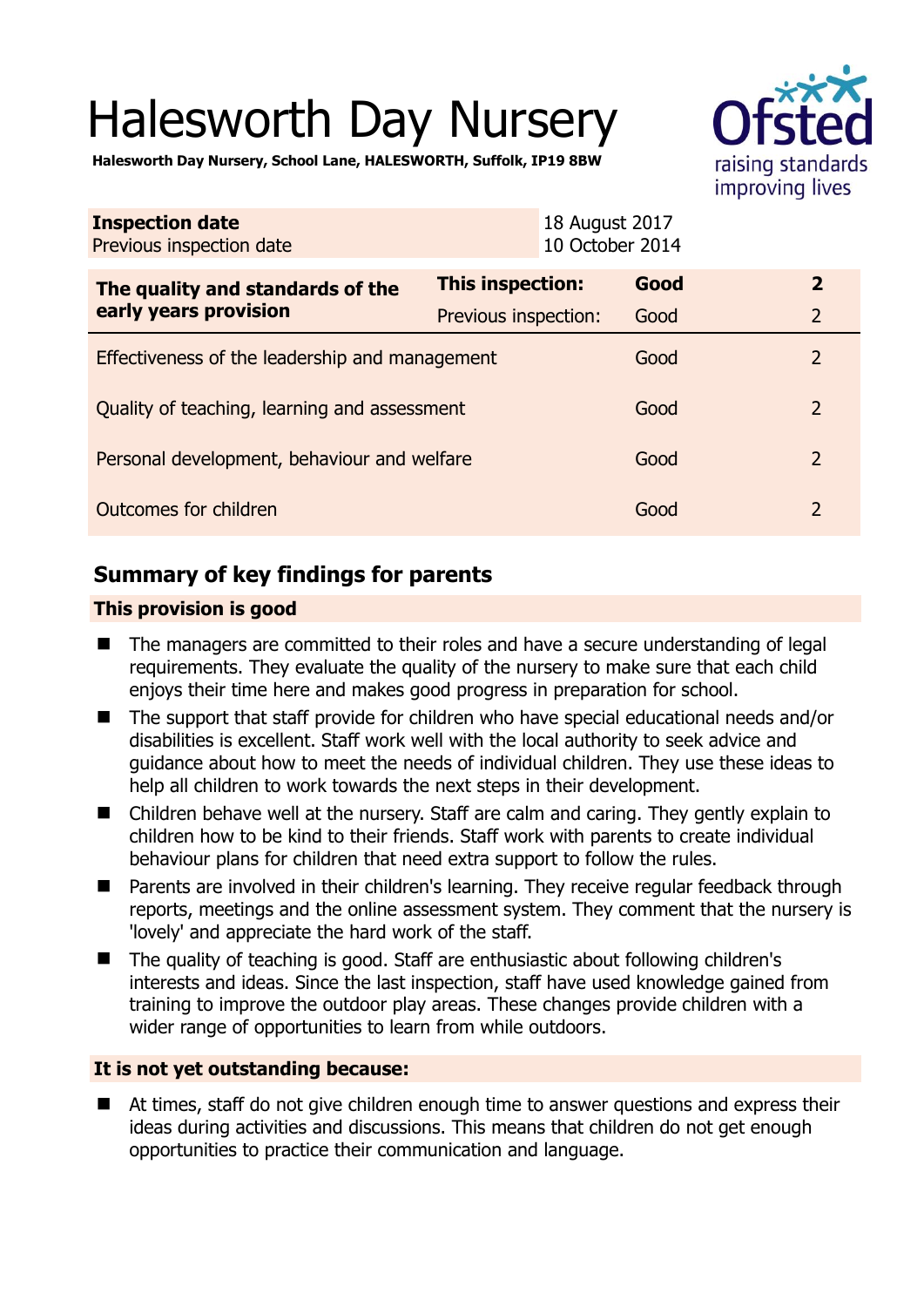# **What the setting needs to do to improve further**

## **To further improve the quality of the early years provision the provider should:**

■ extend staff's teaching skills in order to give children more opportunities to practise their communication, using language to share feelings, experiences and thoughts.

## **Inspection activities**

- The inspector observed the quality of teaching during activities indoors and outdoors and assessed the impact this has on children's learning.
- The inspector spoke with staff and children during the inspection.
- The inspector completed joint observations with the deputy manager.
- The inspector held a meeting with the nursery owner and deputy manager. She looked at relevant documentation and evidence of the suitability of staff working in the nursery.
- The inspector spoke to a number of parents during the inspection and took account of their views.

#### **Inspector**

Helen Hyett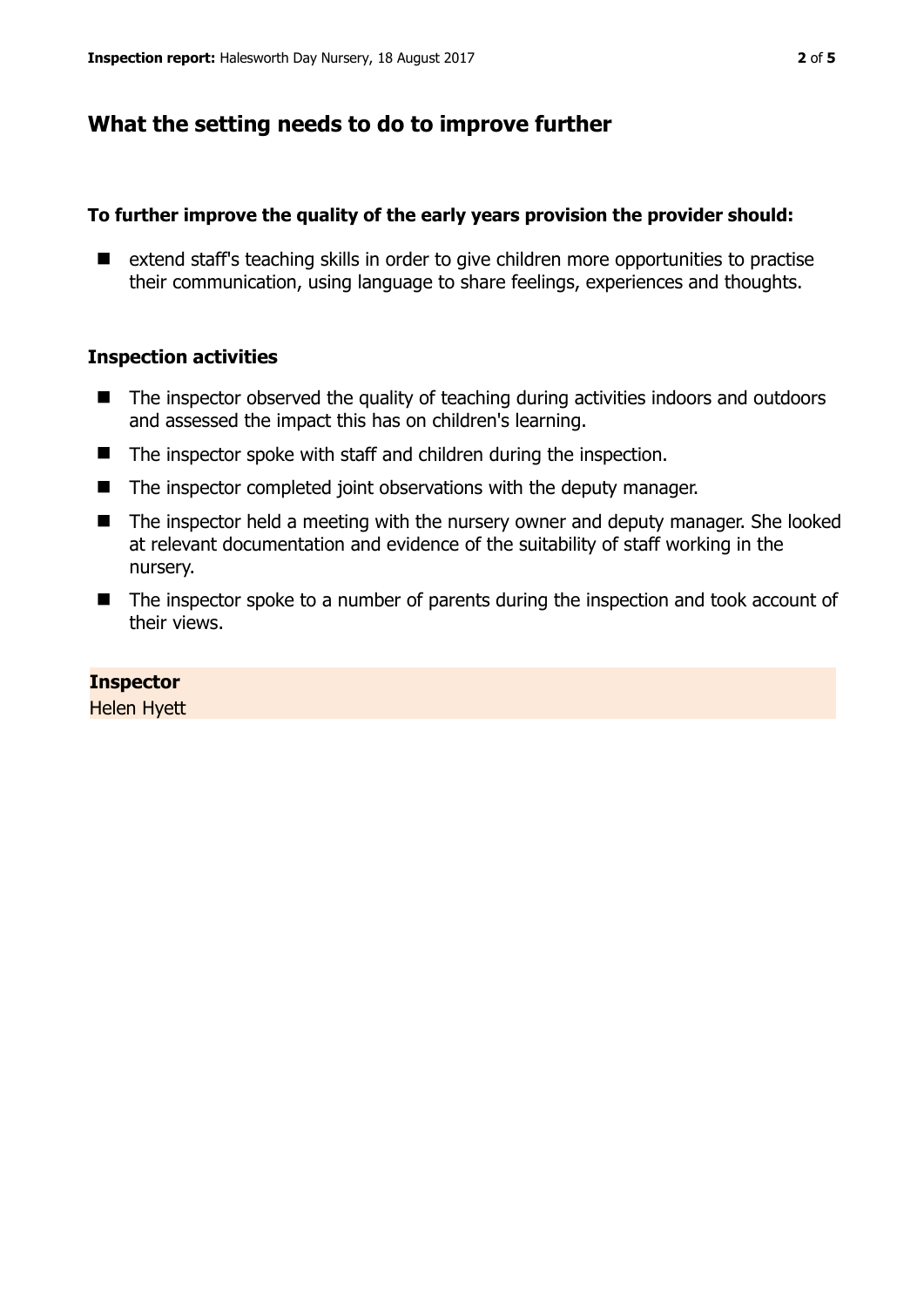# **Inspection findings**

#### **Effectiveness of the leadership and management is good**

The arrangements for safeguarding are effective. Staff understand their roles and responsibilities. They discuss child protection issues at their monthly staff meetings to check that their knowledge is up to date. They understand how to report concerns about children's welfare. Recruitment procedures for new staff are thorough. Staff use supervision and appraisal meetings to monitor children's learning and discuss how they can improve their teaching skills. They make the most of their qualifications and training to benefit the children at the nursery. For example, when staff attend training about helping children to learn mathematics through playful activities. They use these ideas to help children to count and use mathematical language during their play. Staff use ideas from parents and children to plan activities the children enjoy. For Father's Day, staff invited children's dads to visit the nursery to find out more about their child's learning.

#### **Quality of teaching, learning and assessment is good**

Children enjoy a wide range of activities. Babies show excitement as they scoop and pour the sand and water. Toddlers show good levels of concentration as they listen to stories. Pre-school children enthusiastically take part in music sessions, where they use their 'tap sticks' to follow the rhythm of songs. Staff know the children very well. They carry out regular assessment of children's development and have a clear understanding of their next steps in learning. Staff enthusiastically help children to learn through their play. For example, children thoroughly enjoy hiding and finding coins as their 'treasure' outside. Staff develop this by helping children to create a pretend 'boat' out of boxes and help them to create 'treasure maps'. Staff work well with teachers at the local schools. For example, they have changed their approach to teaching children letters and sounds to help children develop their literacy skills and be ready for when they start school.

#### **Personal development, behaviour and welfare are good**

Children show they feel secure as they spontaneously seek out their key person for cuddles and reassurance. Children are well supported during toilet training. Staff in the toddler room ask parents of older children for their tips and advice on toilet training. They share these ideas with parents to help them to support their child to use the potty when they are ready. Mealtimes are a sociable occasion. Children sit together and use their cutlery well as they enjoy fish curry and rice for lunch. They have opportunities for exercise, indoors and outdoors. Staff work well with other professionals to ensure that all children and their families receive the help and advice that they need.

#### **Outcomes for children are good**

Babies and toddlers practise new words and start to use sign language to help them to communicate. Two-year-old children enjoy joining in with songs and counting rhymes during their play. Pre-school children who are moving on to school are able to manage their own self-care and write their names. Additional funding is used well to ensure that children are able to catch up with their peers and make good progress in their learning.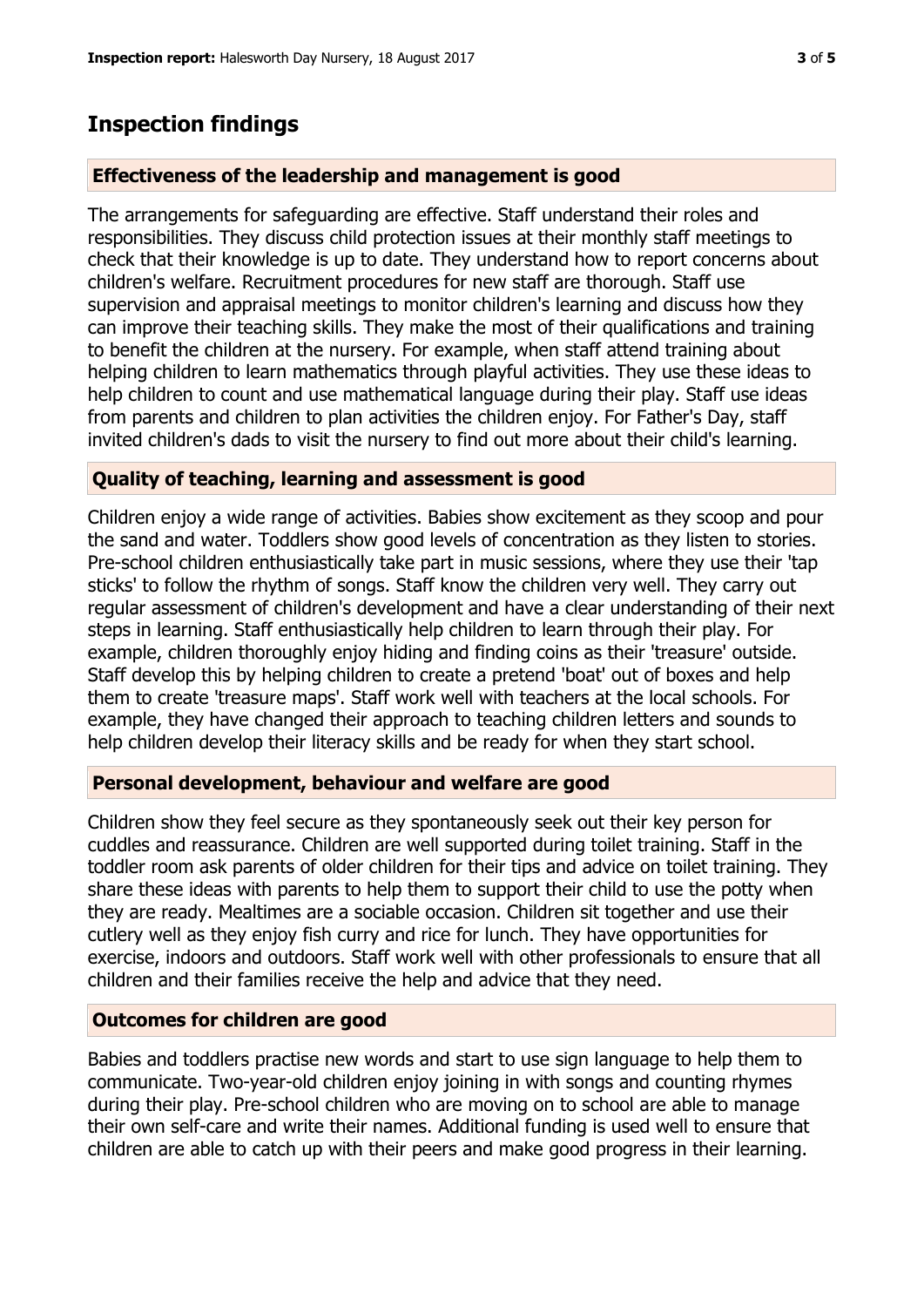# **Setting details**

| Unique reference number                             | EY411434                                                                             |  |
|-----------------------------------------------------|--------------------------------------------------------------------------------------|--|
| <b>Local authority</b>                              | <b>Suffolk</b>                                                                       |  |
| <b>Inspection number</b>                            | 1105127                                                                              |  |
| <b>Type of provision</b>                            | Full-time provision                                                                  |  |
| Day care type                                       | Childcare - Non-Domestic                                                             |  |
| <b>Registers</b>                                    | Early Years Register, Compulsory Childcare<br>Register, Voluntary Childcare Register |  |
| Age range of children                               | $0 - 4$                                                                              |  |
| <b>Total number of places</b>                       | 50                                                                                   |  |
| Number of children on roll                          | 79                                                                                   |  |
| Name of registered person                           | Halesworth Day Nursery Limited                                                       |  |
| <b>Registered person unique</b><br>reference number | RP903274                                                                             |  |
| <b>Date of previous inspection</b>                  | 10 October 2014                                                                      |  |
| <b>Telephone number</b>                             | 01986 874569                                                                         |  |

Halesworth Day Nursery registered in 2010. The nursery is open Monday to Friday, from 8am until 6pm, for 51 weeks of the year. It provides funded early education for two-, three- and four-year-old children. The nursery employs 14 members of staff, 12 of whom hold appropriate early years qualifications. One member of staff holds early years professional status.

This inspection was carried out by Ofsted under sections 49 and 50 of the Childcare Act 2006 on the quality and standards of provision that is registered on the Early Years Register. The registered person must ensure that this provision complies with the statutory framework for children's learning, development and care, known as the early years foundation stage.

Any complaints about the inspection or the report should be made following the procedures set out in the guidance 'Complaints procedure: raising concerns and making complaints about Ofsted', which is available from Ofsted's website: www.gov.uk/government/organisations/ofsted. If you would like Ofsted to send you a copy of the guidance, please telephone 0300 123 4234, or email enquiries@ofsted.gov.uk.